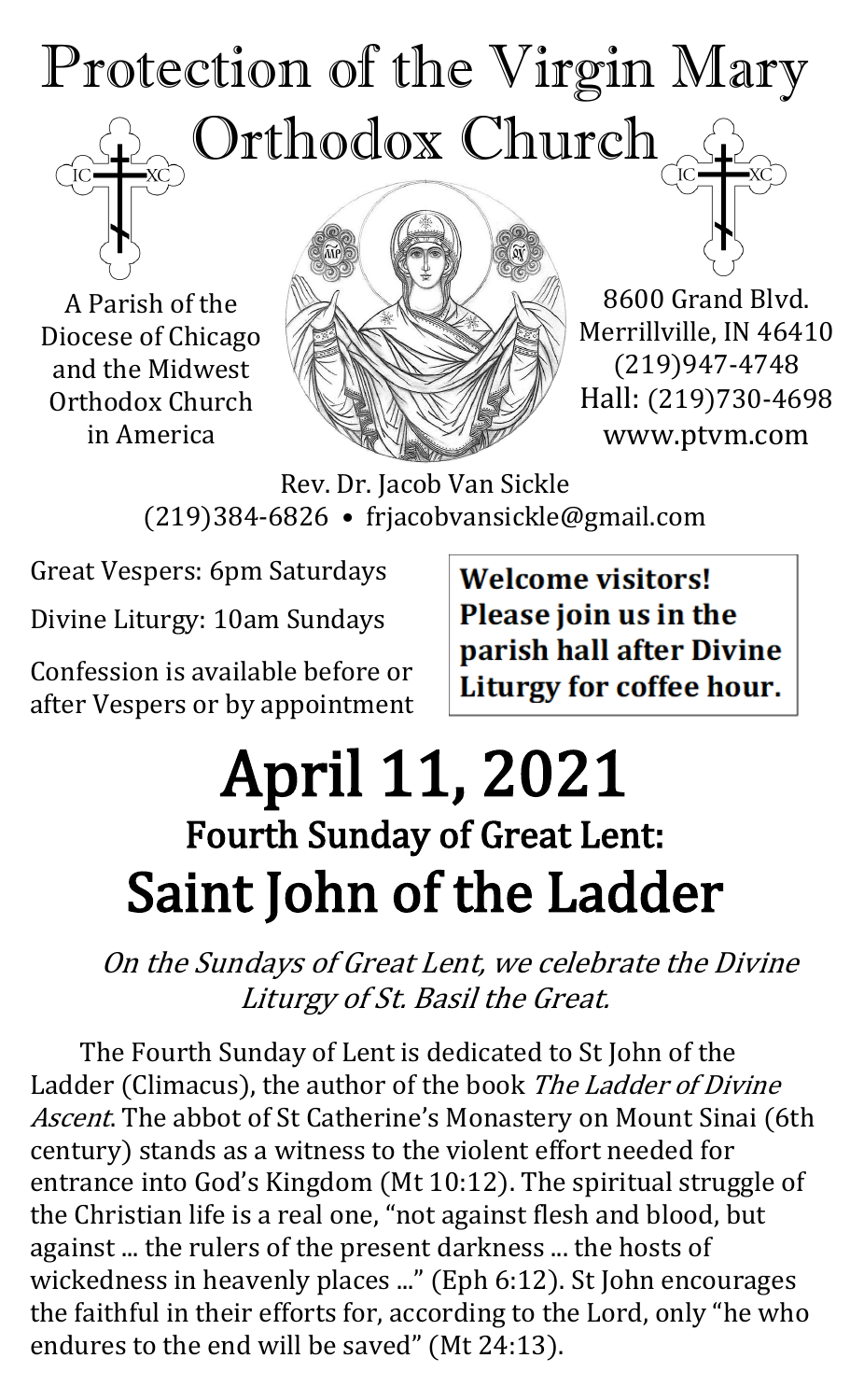## HYMNS OF THE DAY

#### Tone 3 – Resurrectional Troparion

Let the heavens rejoice! Let the earth be glad! For the Lord has shown strength with His arm. He has trampled down death by death. He has become the first born of the dead. He has delivered us from the depths of hell, and has granted to the world// great mercy.

#### Tone 4 – Patronal Troparion

Today the faithful celebrate the feast with joy, illumined by your coming, O Mother of God. Beholding your pure image we fervently cry to you: Encompass us beneath the precious veil of your protection. Deliver us from every form of evil by entreating Christ, your Son and our God// that He may save our souls.

#### Tone 1 – Troparion for St John

O dweller of the wilderness and angel in the body, you were a wonderworker, O our God-bearing Father John. You received heavenly gifts through fasting, vigil and prayer, healing the sick and the souls of those drawn to you by faith. Glory to Him Who gave you strength! Glory to Him Who granted you a  $\frac{\gamma}{\gamma}$ Glory to Him Who grants healing to all!

#### Tone 3 – Resurrectional Kontakion

On this day You rose from the tomb, O Merciful One, leading us from the gates of death. On this day Adam exults as Eve rejoices with the Prophets and Patriarchs.// They unceasingly praise the divine majesty of Your power.

#### Tone 4 – Kontakion for St John

The Lord truly set you on the heights of abstinence, to be a guiding star, showing the way to the  $\frac{u}{u}$ niverse,// O our father and teacher John.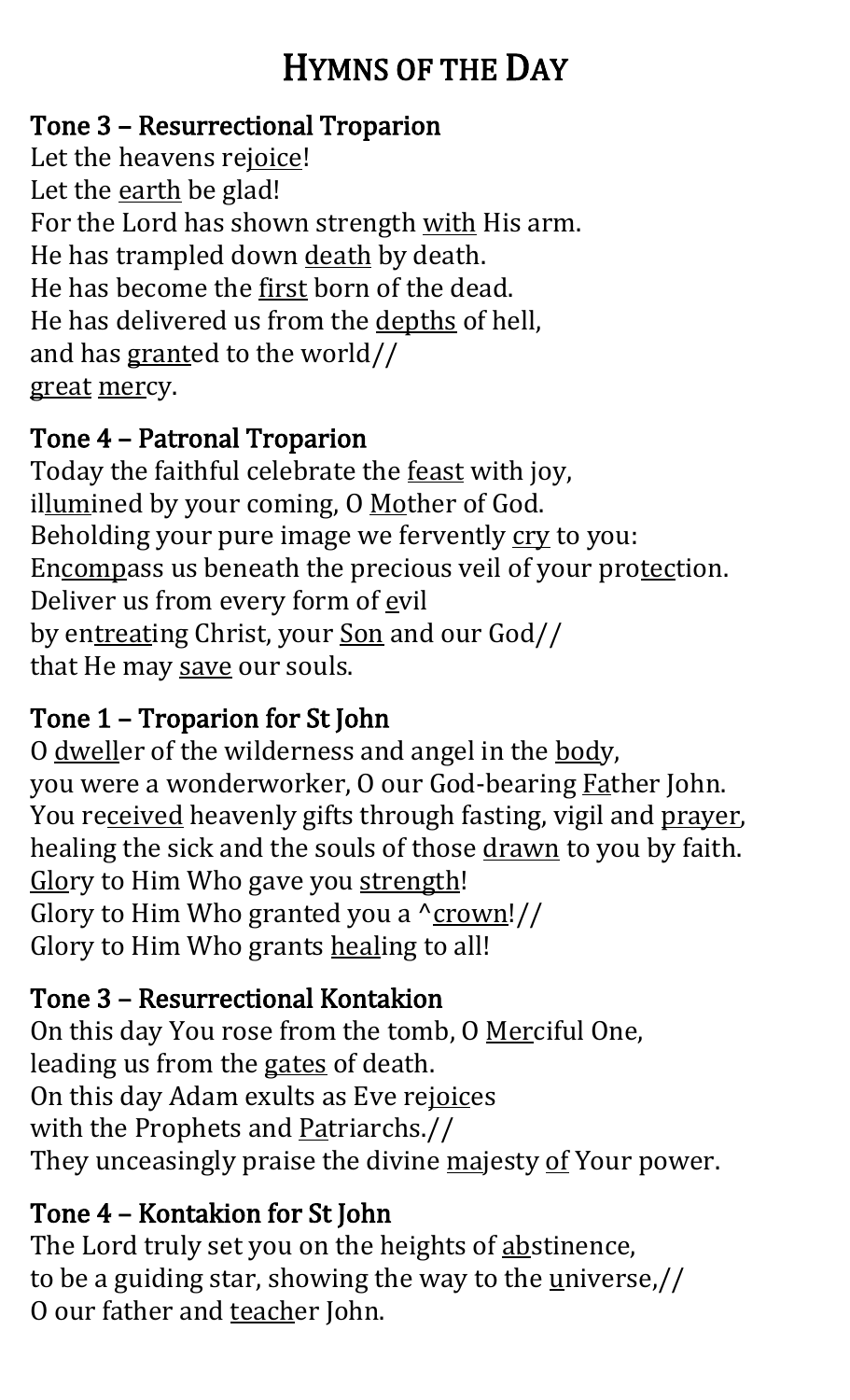#### Tone 3 – Patronal Kontakion

Today the Virgin stands in the midst of the Church, And with choirs of saints she invisibly prays to God for us. Angels and bishops worship. Apostles and prophets rejoice together,//

Since for our sake she prays to the eternal God.

## SCRIPTURE READINGS

## Tone 3 – Resurrectional Prokeimenon (Psalm 46)

Sing praises to our God, sing praises! Sing praises to our King, sing praises!

## Tone 7 – Prokeimenon for St John of the Ladder

Let the saints exult in glory; / let them sing for joy on their couches!

#### Epistle: Hebrews 6.13-20 (Sunday)

Brethren: when God made a promise to Abraham, because He could swear by no one greater, He swore by Himself, saying, "Surely blessing I will bless you, and multiplying I will multiply you."

And so, after he had patiently endured, he obtained the promise. For men indeed swear by the greater, and an oath for confirmation is for them an end of all dispute. Thus God, determining to show more abundantly to the heirs of promise the immutability of His counsel, confirmed it by an oath, that by two immutable things, in which it is impossible for God to lie, we might have strong consolation, who have fled for refuge to lay hold of the hope set before us.

This hope we have as an anchor of the soul, both sure and steadfast, and which enters the Presence behind the veil, where the forerunner has entered for us, even Jesus, having become High Priest forever according to the order of Melchizedek.

## Ephesians 5.9-19 (for St John)

Brethren, the fruit of the Spirit is in all goodness, righteousness, and truth; finding out what is acceptable to the Lord. And have no fellowship with the unfruitful works of darkness, but rather expose them. For it is shameful even to speak of those things which are done by them in secret. But all things that are exposed are made manifest by the light, for whatever makes manifest is light.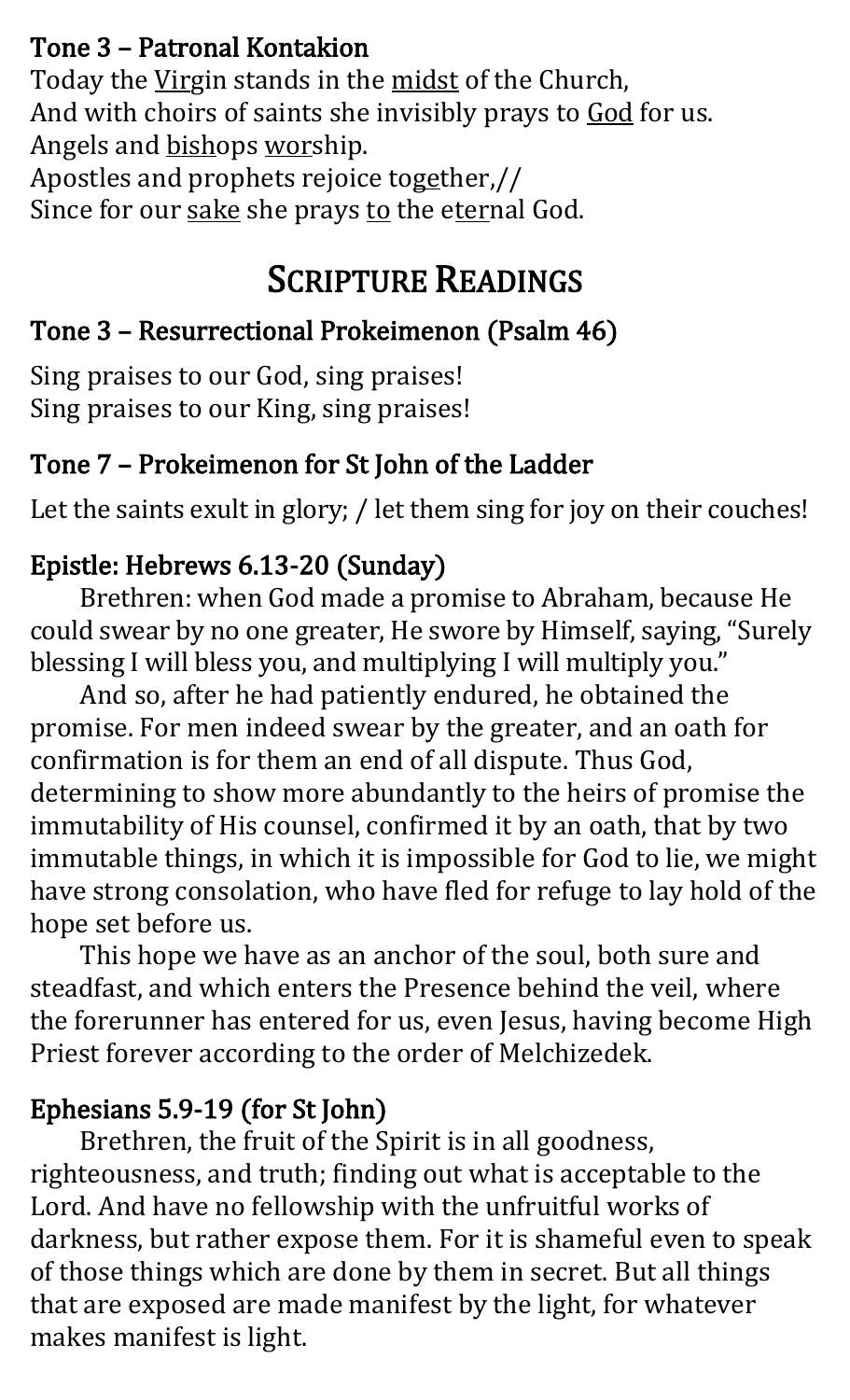Therefore, He says: "Awake, you who sleep, arise from the dead, and Christ will give you light."

See then that you walk circumspectly, not as fools but as wise, redeeming the time, because the days are evil. Therefore, do not be unwise, but understand what the will of the Lord is.

And do not be drunk with wine, in which is dissipation; but be filled with the Spirit, speaking to one another in psalms and hymns and spiritual songs, singing and making melody in your heart to the Lord.

#### Gospel: Mark 9.17-31 (Sunday)

At that time, one of the crowd answered and said, "Teacher, I brought You my son, who has a mute spirit. And wherever it seizes him, it throws him down; he foams at the mouth, gnashes his teeth, and becomes rigid. So I spoke to Your disciples, that they should cast it out, but they could not."

Jesus answered him and said, "O faithless generation, how long shall I be with you? How long shall I bear with you? Bring him to Me."

Then they brought him to Jesus. And when he saw Him, immediately the spirit convulsed him, and he fell on the ground and wallowed, foaming at the mouth.

So Jesus asked his father, "How long has this been happening to him?"

And he said, "From childhood. And often it has thrown him both into the fire and into the water to destroy him. But if You can do anything, have compassion on us and help us."

Jesus said to him, "If you can believe, all things are possible to him who believes."

Immediately, the father of the child cried out and said with tears, "Lord, I believe; help my unbelief!"

When Jesus saw that the people came running together, He rebuked the unclean spirit, saying to it: "Deaf and dumb spirit, I command you, come out of him and enter him no more!"

Then the spirit cried out, convulsed him greatly, and came out of him. And he became as one dead, so that many said, "He is dead."

But Jesus took him by the hand and lifted him up, and he arose. And when He had come into the house, His disciples asked Him privately, "Why could we not cast it out?"

So He said to them, "This kind can come out by nothing but prayer and fasting."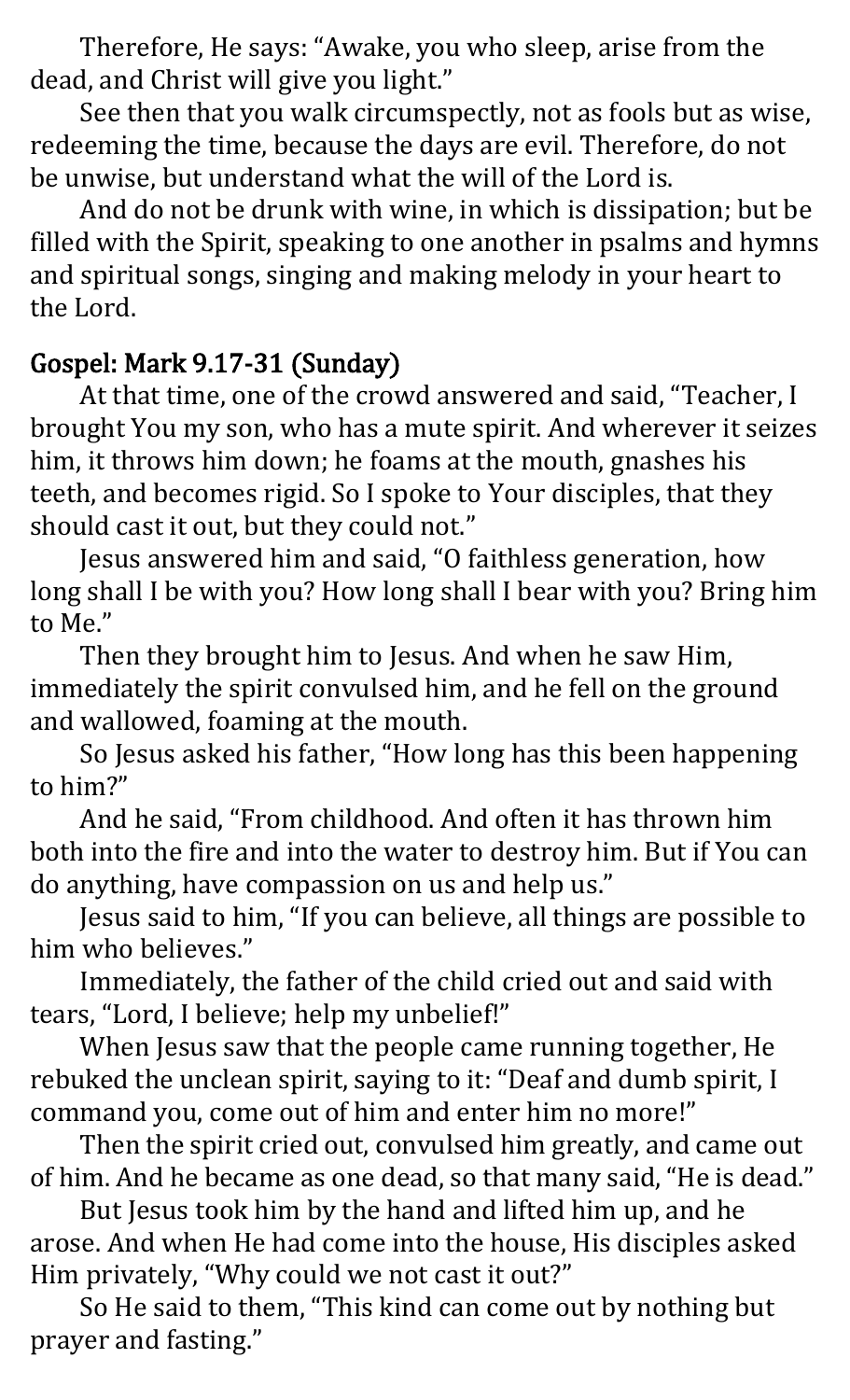Then they departed from there and passed through Galilee, and He did not want anyone to know it. For He taught His disciples and said to them, "The Son of Man is being betrayed into the hands of men, and they will kill Him. And after He is killed, He will rise the third day."

#### Matthew 4.25-5.12 (for St John)

Great multitudes followed Jesus – from Galilee, and from Decapolis, Jerusalem, Judea, and beyond the Jordan. And seeing the multitudes, He went up on a mountain, and when He was seated His disciples came to Him.

Then He opened His mouth and taught them, saying, "Blessed are the poor in spirit, for theirs is the kingdom of heaven. Blessed are those who mourn, for they shall be comforted. Blessed are the meek, for they shall inherit the earth. Blessed are those who hunger and thirst for righteousness, for they shall be filled. Blessed are the merciful, for they shall obtain mercy. Blessed are the pure in heart, for they shall see God. Blessed are the peacemakers, for they shall be called sons of God. Blessed are those who are persecuted for righteousness' sake, for theirs is the kingdom of heaven. Blessed are you when they revile and persecute you, and say all kinds of evil against you falsely for My sake. Rejoice and be exceedingly glad, for great is your reward in heaven, for so they persecuted the prophets who were before you."

## WE REMEMBER IN PRAYER

N.Dep. Joseph Starkey Erin Brady Ev.Mem. Sue Guba (2009) Strebra Parkevich ('77) Onufrey Barancyk ('60) Simeon Mikatuk ('57)

| Health & Salv.  | Kevin  |
|-----------------|--------|
| Archpr. Peter   | Jon    |
| Mat. Margaret   | Tanya  |
| Mat. Anne       | Jovan  |
| Pr. Christopher | Julia  |
| Mat. Jennifer   | Warren |
| Andrew          | Tom    |
| Gideon          | Tina   |

Agnes Skoluk ('56) Theodosy Evaniuk ('47) Lukian Stankevich ('23) Natalia Sarafin ('23) Stephen Gladun ('16)

> Jennifer Gail Stacy Jeramie Olivia Parker Christine Larry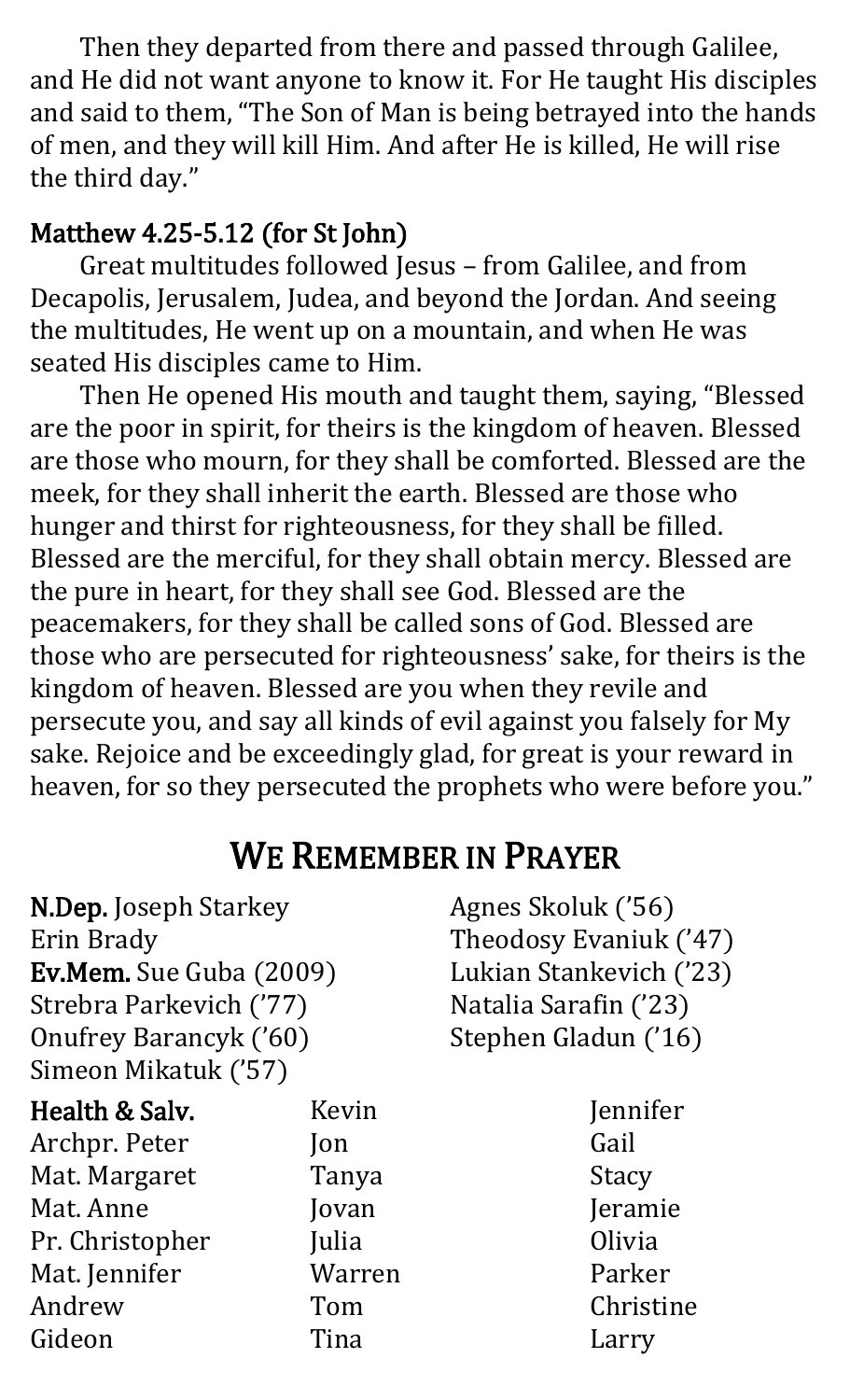| Rollie         | Joseph        | Craig            |
|----------------|---------------|------------------|
| Joseph         | Linda         | Chuck            |
| <b>Nadia</b>   | Claudia       | Scott            |
| <b>Brendan</b> | Elizabeth     | Mark             |
| David          | Snezana       | Christine        |
| Sharon         | <b>Nathan</b> | Dale             |
| Michael        | Kara          | Pauline          |
| Janie          | Ryan          | Mary             |
| Tanya          | Thomas        | Jessika & family |
| Christopher    | Carol         | Timothy          |
| Nina           | Christine     | Lisa             |
| Renee          | $\lceil$ on   | Lois             |
| Carissa        | Zoey          | Michael          |
| Cynthia        | Dominic       | Janice           |
| John           | Declan        | Ken              |
| Olga           | Hudson        | Debbie           |
| Mark           | Ayden         | Jacqueline       |
| Jerry          | Hyland        | Dara             |
| Michael        | Jason         | Cindy            |
| Anthony        | Ted           | Daniel           |
| Daryl          | James         | Laura            |
| Diane          | Pamela        | Dorothy          |
| Carla          | Erin          | Vasiliy          |
| Susan          | Alexander     | William          |
| Timothy        | Ronald        | Wanda            |
| William        | Theodore      | Cindy            |
| Paul           | Robert        | Mary             |

\*If you know someone who needs prayer, please give their name to Fr Jacob

## ANNOUNCEMENTS

After venerating the cross, we will serve the 19-year Memorial for Mat. Ann Rozdelsky.

We continue to take precautions during the health crisis. Everyone except celebrants and choir must be masked and maintain distance between groups. Those seeking to limit their exposure to larger groups are encouraged to take advantage of weekday services with lower attendance.

Our men's group is once again making sausage in time for Pascha. Order forms are available in the Narthex.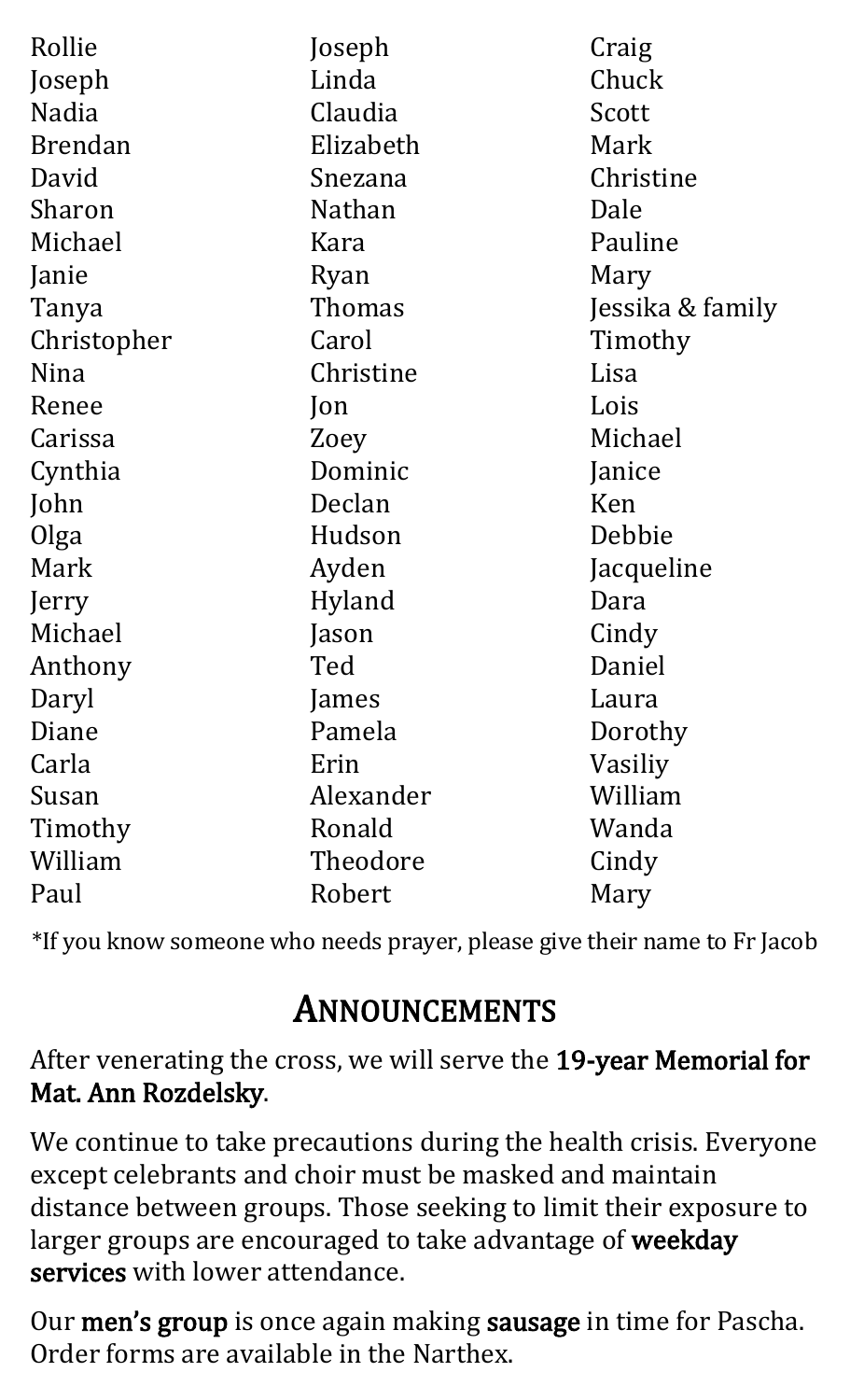During Great Lent, Orthodox Christians make more time for prayer, deny themselves rich and satisfying foods (meat, dairy, and perhaps fish), and find opportunities to help those in need (this is almsgiving). They also examine their consciences and repent of their sins before the Lord in the Sacrament of Confession. Confession is available before or after evening services. You can also make an appointment with Fr Jacob any time, including before Sunday Liturgy, if necessary.

The parishes of the Chicago deanery each year usually collaborate to host a series of Lenten Sunday Vespers services. These Sunday Vespers are back again this year, but because of the pandemic, parishioners from other Churches are asked to remain home and participate via livestream. Pick up a flyer in the Narthex for information about when Sunday Vespers are happening this year and where you can find the Livestreams.

#### Mark your calendars:

- Apr 14: Presanctified Liturgy @ 6pm
- Apr 15: Great Canon of St. Andrew with the Life of St. Mary of Egypt @ 10am
- Apr 16: Presanctified Liturgy @ 10am Blood Drive @ 12pm
- Apr 17: Spring Cleaning the Church @ 9am
- Apr 19: Livestream with Archbishop Paul: Who is Jesus Christ? @ 7pm – www.midwestfamily.com

Last week's gifts to the Lord: \$2,695

## The Victory of the Cross

## A Reflection by His Eminence, our Archbishop Paul

Ode 1 Triodion Canon Verse, Sunday of the Cross Mighty Cross of the Lord, manifest yourself, showing me the divine vision of your beauty! Grant that I may worthily venerate you, for I speak to you and embrace you as alive!

Last Sunday and this week we place the Holy Cross in our churches to remind us where we are going. The Cross is placed in the midst of the Church. It is decorated with flowers pointing to the